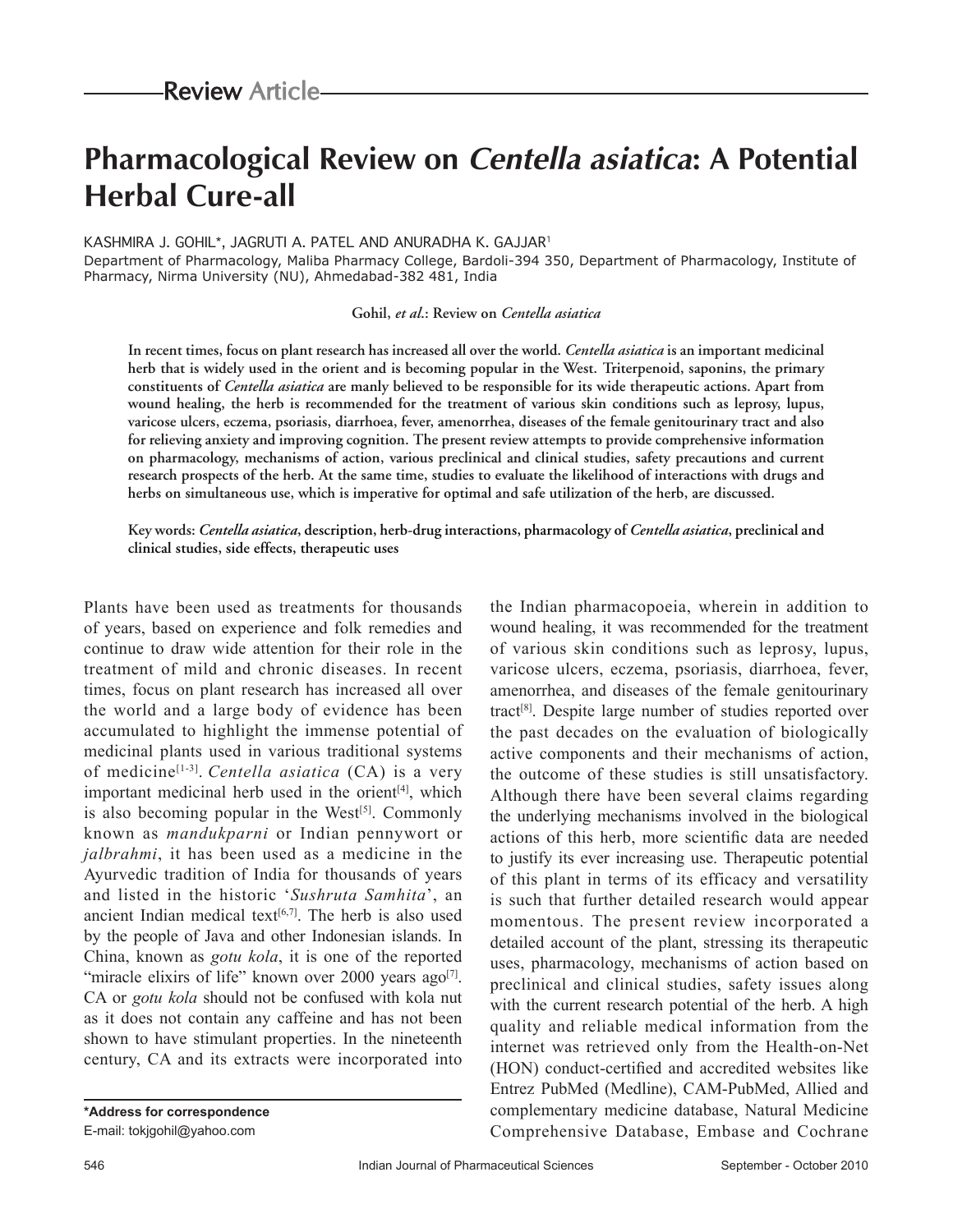library. The databases were searched up to the year 2009 for the latest information on the herb.

## **Description of the plant:**

*Centella asiatica* (CA), a clonal, perennial herbaceous creeper belonging to the family *Umbellifere* (*Apiceae*) is found throughout India growing in moist places up to an altitude of 1800 m. It is found in most tropical and subtropical countries growing in swampy areas, including parts of India, Pakistan, Sri Lanka, Madagascar, and South Africa and South pacific and Eastern Europe. About 20 species related to CA grow in most parts of the tropic or wet pantropical areas such as rice paddies, and also in rocky, higher elevations $[4]$ . It is a tasteless, odourless plant that thrives in and around water. It has small fan-shaped green leaves with white or light purple-to-pink or white flowers and it bears small oval fruit (fig. 1). The whole plant is used for medicinal purposes $[9]$ . It is widely used as a blood purifier as well as for treating high blood pressure, for memory enhancement and promoting longevity. In Ayurveda, CA is one of the main herbs for revitalizing the nerves and brain cells. Eastern healers relied on CA to treat emotional disorders, such as depression, that were thought to be rooted in physical problems $[10,11]$ . In the Western medicine, during the middle of the twentieth century, CA and its alcohol extracts reported to have shown positive results in the treatment of leprosy $[12]$ .

# **Active constituents:**

The primary active constituents of CA are saponins (also called triterpenoids), which include asiaticosides, in which a trisaccharide moiety is linked to the



aglycone asiatic acid, madecassoside and madasiatic  $\alpha$ cid<sup>[13]</sup>. These triterpene saponins and their sapogenins are mainly responsible for the wound healing and vascular effects by inhibiting the production of collagen at the wound site. Other components isolated from CA, such as brahmoside and brahminoside, may be responsible for CNS and uterorelaxant actions, but are yet to be confirmed by clinical studies. Crude extract containing glycosides isothankuniside and thankuniside showed antifertility action in mice<sup>[14,15]</sup>. Centelloside and its derivatives are found to be effective in the treatment of venous hypertension. In addition, the total extract contains plant sterols, flavonoids, and other components with no known pharmacological activity<sup>[16]</sup>, namely, abundant tannins (20-25%), essential acid (0.1% with beta-chariophylen, trans-beta-pharnesen and germachrene D), phytosterols (campesterol, sitosterol, stigmasterol), mucilages, resins, free aminoacids (alanine, serine, aminobutyrate, aspartate, glutamate, lysine and treonine), flavonoids (derivates of chercetin and kempferol), an alkaloid (hydrochotine), a bitter component (vallerine), fatty acids (linoleic acids, linolnelic, oleic, palmitic and stearic acids).

# **MECHANISMS OF ACTIONS BASED ON PRECLINICAL STUDIES**

#### **Wound healing:**

The CA extracts (CAE) have been used traditionally for wound healing and the research has been increasingly supportive for these claims $[8]$ . A preclinical study reported that various formulations (ointment, cream, and gel) of an aqueous CAE applied to open wounds in rats (3 times daily for 24 days) resulted in increased cellular proliferation and collagen synthesis at the wound site, as shown by an increase in collagen content and tensile strength<sup>[17]</sup>. The authors found that the CAEtreated wounds epithelialized faster and the rate of wound contraction was higher when compared to the untreated control wounds. Healing was more prominent with the gel product. It is believed to have an effect on keratinization, which aids in thickening skin in areas of infection $[18]$ . Asiaticoside, a constituent in CA, has been reported to possess wound healing activity by increasing collagen formation and angiogenesis<sup>[19,20]</sup>. Apart from showing a stimulation of the collagen synthesis in different cell types, the asiaticoside were shown to increase Fig. 1: Centella asiatica herb **the tensile strength of the newly formed skin**,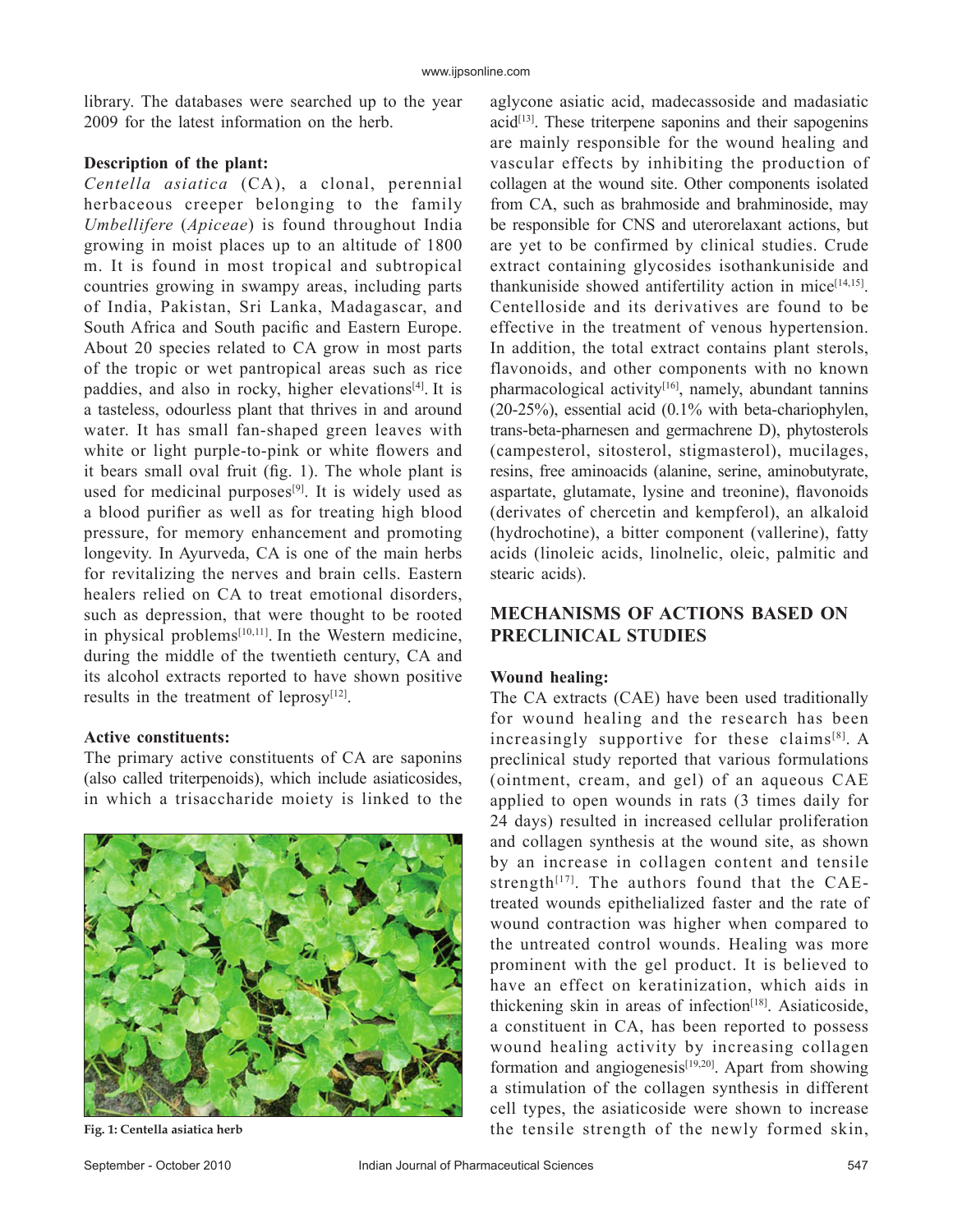furthering the healing of the wounds. Also, it was shown to inhibit the inflammatory process which may provoke hypertrophy in scars and improves the capillary permeability<sup>[19,20]</sup>. In one laboratory animal study, the effects of asiaticoside on antioxidant levels were examined, as antioxidants have been reported to play a role in the wound healing process<sup>[21]</sup>. The authors concluded that asiaticosides may have enhanced the induction of antioxidants at an initial stage of wound healing, but continued application of the preparation seemed not to increase the antioxidant levels in wound healing. The activity of asiaticoside has been studied in normal as well as delayed-type wound healing $[22]$ . In guinea pig punch wounds topical applications of 0.2% solution of asiaticoside produced 56% increase in hydroxyproline, 57% increase in tensile strength, increased collagen content and better epithelisation. In streptozotocin diabetic rats, where healing is delayed, topical application of 0.4% solution of asiaticoside over punch wounds increased hydroxyproline content, tensile strength, collagen content and epithelisation thereby facilitating the healing. Asiaticoside was active by the oral route also at 1 mg/kg dose in the guinea pig punch wound model. It promoted angiogenesis in the chick chorioallantoic membrane model at 40 μ/ disk concentration. In one study, effects of oral and topical administration of an alcoholic extract of CA on rat dermal wound healing were evaluated $[22]$ . The extract increased cellular proliferation and collagen synthesis at the wound site, as evidenced by increase in DNA, protein and collagen content of granulation tissues. Quicker and better maturation and cross linking of collagen was observed in the extract-treated rats, as indicated by the high stability of acid-soluble collagen and increase in aldehyde content and tensile strength. The extract treated wounds were found to epithelialize faster and the rate of wound contraction was higher, as compared to control wounds. These results indicated that CA produced different actions on the various phases of wound repair by exhibiting significant wound healing activity in normal as well as delayed healing models[23].

## **Venous insufficiency:**

One of primary effects of CA was postulated to be on connective tissues by strengthening the weakened veins[24]. It was postulated that CA might assist in the maintenance of connective tissue<sup>[25]</sup>. In the treatment of scleroderma, it might also assist in stabilizing connective tissue growth, reducing its formation as it reportedly stimulated the formation of hyaluronidase and chondroitin sulfate, as well as exerted a balancing effect on the connective tissue<sup>[25]</sup>. CA was reported to act on the connective tissues of the vascular wall, being effective in hypertensive microangiopathy and venous insufficiency and decreasing capillary filtration rate by improving microcirculatory parameters<sup>[26]</sup>.

#### **Sedative and anxiolytic properties:**

CA was described to possess CNS effects in Indian literature such as stimulatory-nervine tonic, rejuvenant, sedative, tranquilizer and intelligence promoting property<sup>[27]</sup>. It has been traditionally used as a sedative agent in many Eastern cultures; the effect was postulated mainly due to the brahmoside and brahminoside constituents, while the anxiolytic activity is considered to be, in part due to binding to cholecystokinin receptors  $(CCK<sub>n</sub>)$ , a group of G protein coupled receptors which bind the peptide hormones cholesystokinin (CCK) or gastrin and were thought to play a potential role in modulation of anxiety, nociception, memory and hunger in animals and humans<sup>[28]</sup>.

## **Antidepressant properties:**

The antidepressant effects of total triterpenes from CA on the immobility time in forced swimming mice and concentration of amino acid in mice brain tissue was observed. In the study, imipramine and total triterpenes from CA reduced the immobility time and ameliorated the imbalance of amino acid levels confirming the antidepressant activity of  $CA^{[29]}$ . The same authors investigated the possible antidepressant effect of total triterpentes of CA by measuring the corticosterone levels in mice brain<sup>[30]</sup>. The contents of monoamine neurotransmitters and their metabolites in rats cortex, hippocampus and thalamus were evaluated wherein significant reduction of the corticosterone level and increase of the contents of 5-HT, NE, DA and their metabolites 5-HIAA, MHPG in rat brain were observed which further strengthened the postulated involvement of total triterpenes of CA in ameliorating the function of HPA axis and increasing the contents of monoamine neurotransmitters for its antidepressant effects.

## **Antiepileptic properties:**

Asian CA increases the cerebral levels of GABA, which explains its traditional use as anxiolytic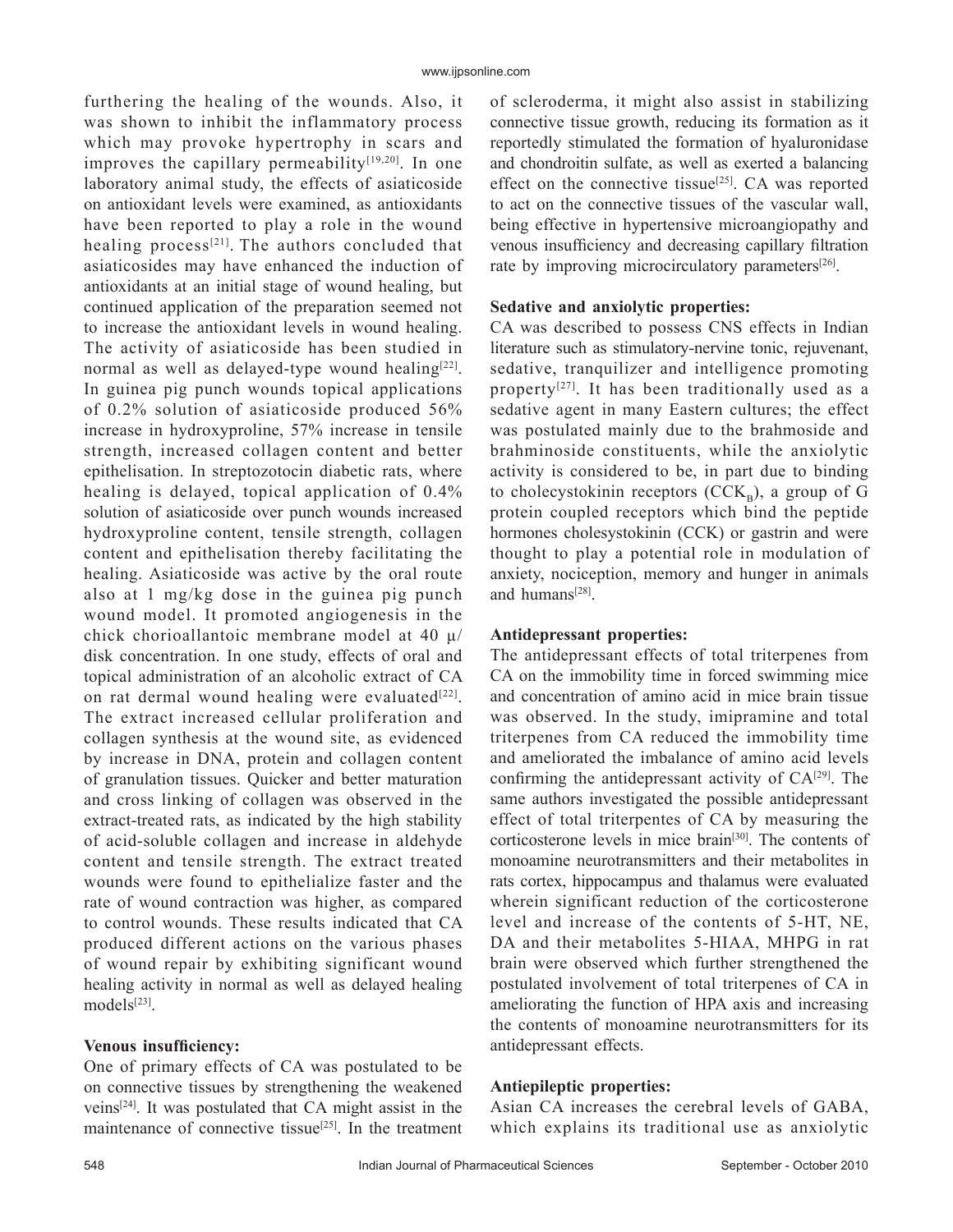and anticonvulsant. The isolated steroids from the plant have been used to treat leprosy $[31]$ . In one study, the effects of aqueous CAE (100 and 300 mg/kg) were evaluated on the course of kindling development, kindling-induced learning deficit and oxidative stress markers in pentylenetetrazole (PTZ) kindled rats[32]. Passive avoidance test and spontaneous locomotor activity, after 24 and 48 h after administration of PTZ, and oxidative stress parameters like malondialdehyde (MDA) and glutathione were carried out in the whole brain of animals. The administration of CA (300 mg/ kg, p.o) decreased the PTZ-kindled seizures and showed improvement in the learning deficit induced by PTZ kindling as evidenced by decreased seizure score and increased latencies in passive avoidance behaviour. The findings suggested the potential of aqueous CAE as adjuvant to antiepileptic drugs with an added advantage of preventing cognitive impairment. The hydroalcoholic extract of CA leaves was also subjected to pharmacological screening using various experimental models and was found to show protective action against increase in intracranial electric stimulation (ICES) and chemo-convulsions, which includes pentylenetetrazol-induced convulsions, pentylenetetrazol-kindled seizures, and strychnineinduced opisthotonus tonic convulsions on oral administration[33]. It also showed a reduction in formation of lipid peroxidation products, reduction in spontaneous motor activity, potentiation in diazepam withdrawal-induced hyperactivity, hypothermia, and potentiation of pentobarbitone sleeping time. The extract (200 mg/kg body weight) completely inhibited pentylenetetrazol-induced convulsions. In pentylenetetrazol-kindled seizures and strychnineinduced convulsions, the extract showed protection at a dose of 100 mg/kg body weight. The doses of the extract selected for remaining studies were based on pilot studies, animal model used, and so forth. These findings suggested its potential anticonvulsant as well as antioxidant, and CNS depressant actions[33].

## **Cognitive and antioxidant properties:**

CA is known to re-vitalize the brain and nervous system, increase attention span and concentration and combat aging<sup>[8]</sup>. A study demonstrated cognitiveenhancing and anti-oxidant properties of CA in normal rats. The effect of an aqueous CA extracts (100, 200 and 300 mg/kg for 21 days) was evaluated in intracerebroventricular (i.c.v.) streptozotocin (STZ)-induced cognitive impairment and oxidative stress in rats[34]. The rats treated with CA showed a dose-dependent increase in cognitive behaviour in passive avoidance and elevated plus-maze paradigms. A significant decrease in MDA and an increase in glutathione and catalase levels were observed only in rats treated with 200 and 300 mg/kg CA. As the oxidative stress or an impaired endogenous anti-oxidant mechanism is an important factor as implicated in Alzheimer›s disease (AD), cognitive deficits seen in the elderly and the i.c.v. STZ in rats has been linked to sporadic AD in humans. The cognitive impairment was associated with free radical generation in the model in the above study. The findings reported in above study suggested the potential efficacy of CA in preventing the cognitive deficits, as well as the oxidative stress<sup>[34]</sup>. To throw more light on mechanism of these neuroprotection by CA, one recent study reported that the phosphorylation of cyclic AMP response element binding protein (CREB) was enhanced in both a neuroblastoma cell line expressing amyloid beta 1-42 (A beta) and in rat embryonic cortical primary cell culture[35]. In addition, the contribution of two major single components to the enhanced CREB phosphorylatioin was examined. Furthermore, inhibitors were applied in this study revealed that ERK/RSK signalling pathway (extra cellular signalregulated kinase- ribosomal S6 kinase) might mediate this effect of CA extract. In another study, while, oral treatment with 50 mg/kg/day of crude methanol extract of CA for 14 days significantly increased the anti-oxidant enzymes, like superoxide dismutase (SOD), catalase and glutathione peroxidase (GSHPx) in lymphoma-bearing mice, the anti-oxidants like glutathione (GSH) and ascorbic acid were decreased in the animals $[36]$ . In one study, derivatives of asiatic acid derivatives were shown to exert significant neuroprotective effects on cultured cortical cells by their potentiation of the cellular oxidative defence mechanism. Therefore, these agents were proved to be efficacious in protecting neurons from the oxidative damage caused by exposure to excess glutamate<sup>[37]</sup>. Another study demonstrated the protective effects of asiaticoside derivatives against beta-amyloid neurotoxicity when tested on B103 cell cultures and hippocampal slices. Out of 28 of the asiaticoside derivatives three components, including asiatic acid, showed a strong inhibition of beta-amyloid- and free radical-induced cell death. These derivatives may be candidates for a treatment of Alzheimer›s disease that protects neurons from beta-amyloid toxicity<sup>[38]</sup>.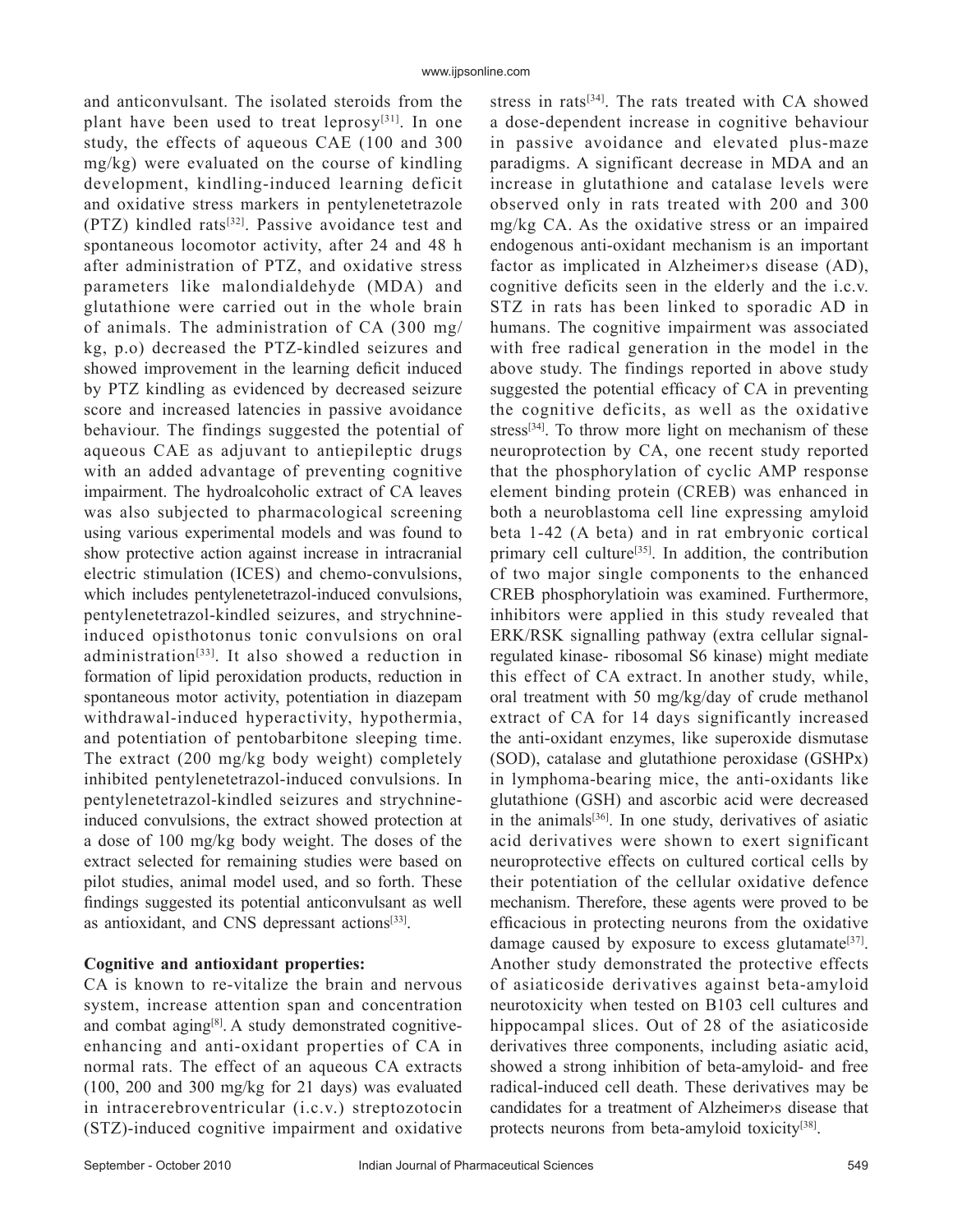## **Gastric ulcer:**

A laboratory study was reported in which aqueous extract of CA was found to be effective in inhibiting gastric lesions induced by ethanol administration[39]. The authors concluded that the CA extract presumably strengthened the gastric mucosal barrier and reduced the damaging effects of free radicals. Animal studies showed that CA extracts inhibited gastric ulceration induced by cold and restraint stress, in rats. The antiulcer activity was compared to famotidine  $(H_2$ -antagonist) and sodium valproate (antiepleptic or antiseizure). Both the drugs and the herb extract showed a dose-dependent reduction of gastric ulceration, which, except for the antiulcer effect of famotidine, could be reversed with bicucullin methiodide (specific  $GABA$  antagonist)<sup>[40]</sup>. It was postulated that CAE, which increased GABA levels in the brain, protected the rats against the cold restraint ulceration. Moreover, it is known that GABA and its agonists inhibit the central cholinergic action by affecting the turnover rate of acetylcholine in the rat brain<sup>[41]</sup>. Yet, another study was conducted to evaluate the possible anti-ulcerogenic activity of fresh juice of CA against ethanol-, aspirin-, cold-restraint stress- and pyloric ligation induced gastric ulcers in rats. The drug given orally in doses of 200 and 600 mg/kg twice daily for five days, showed significant protection against all the above experimental ulcer models and the results were comparable with those elicited by sucralfate (SF, 250 mg/kg, p.o., BD×5 days). CA extracts showed little or no effect on offensive acid-pepsin secretion. However, at 600 mg/kg it significantly increased gastric juice mucin secretion and increased the mucosal cell glycoproteins signifying increase in cellular mucus. It also decreased cell shedding indicating fortification of mucosal barrier. Author concluded that the ulcer protective effect of CAE may be due to strengthening of the mucosal defensive factors<sup>[42]</sup>. One study showed that CA and its constituents, asiaticosides have an antiinflammatory property that was brought about by inhibition of nitric oxide (NO) and thus facilitating ulcer healing[43]. Some other researchers also showed the efficacy of CA through preclinical and clinical studies for healing gastric ulcers $[44,47]$ . CA has also been investigated to demonstrate its role in periodontal therapy<sup>[48]</sup>.

## Antinociceptive and antiinflammatory properties:

The effects of CA upon pain (antinociception) and

inflammation in rodent models were reported<sup>[49]</sup>. The antinociceptive activity of the aqueous CAE  $(10, 30, 100$  and  $300$  mg/kg) was studied using acetic acid-induced writhing and hot-plate method in mice<sup>[49]</sup>, while the antiinflammatory activity of CA was studied by prostaglandin E2-induced paw edema in rats $[49]$ . The aqueous CAE revealed significant antinociceptive activity with both the models similar to aspirin but less potent than morphine and significant antiinflammatory activity comparable to mefenamic acid. These results suggested that the aqueous CA extracts possesses antinociceptive and antiinflammatory activities which justified the traditional use of this plant in the treatment of inflammatory conditions or rheumatism[50]. Recently, antirheumatoid arthritic effect of madecassoside in type II collagen-induced arthritis (CIA) in mice was studied to investigate the therapeutic potential and underlying mechanisms of madecassoside on CIA[51]. Madecassoside (10, 20 and 40 mg/kg), orally administered from the day of the antigen challenge for 20 consecutive days, dose-dependently alleviated the severity of the disease based on the reduced clinical scores, and elevated the body weights of mice. Also, a histopathological examination indicated that madecassoside alleviated infiltration of inflammatory cells and synovial hyperplasia as well as provided protection against joint destruction. Moreover, madecassoside reduced the serum level of antiCII IgG, suppressed the delayed type hypersensitivity against CII and moderately suppress CII-stimulated proliferation of lymphocytes from popliteal lymph nodes in CIA mice. *In vitro*, madecassoside was proved to be ineffective in the activation of macrophages caused by lipopolysaccharide<sup>[51]</sup>. It was concluded in the study that madecassoside substantially prevented mouse CIA, and might be the major active constituent of CA responsible for its clinical uses in rheumatoid arthritis and that the underlying mechanisms of action may be mainly through regulating the abnormal humoral and cellular immunity as well as protecting from joint destruction<sup>[51]</sup>.

## **Radioprotection:**

Previous studies have suggested that CA could be useful in preventing radiation-induced behavioural changes during clinical radiotherapy<sup>[52,53]</sup>. The plant extracts were also tested for its radioprotective properties at a sublethal dose (8 Gy) of Co 60 gamma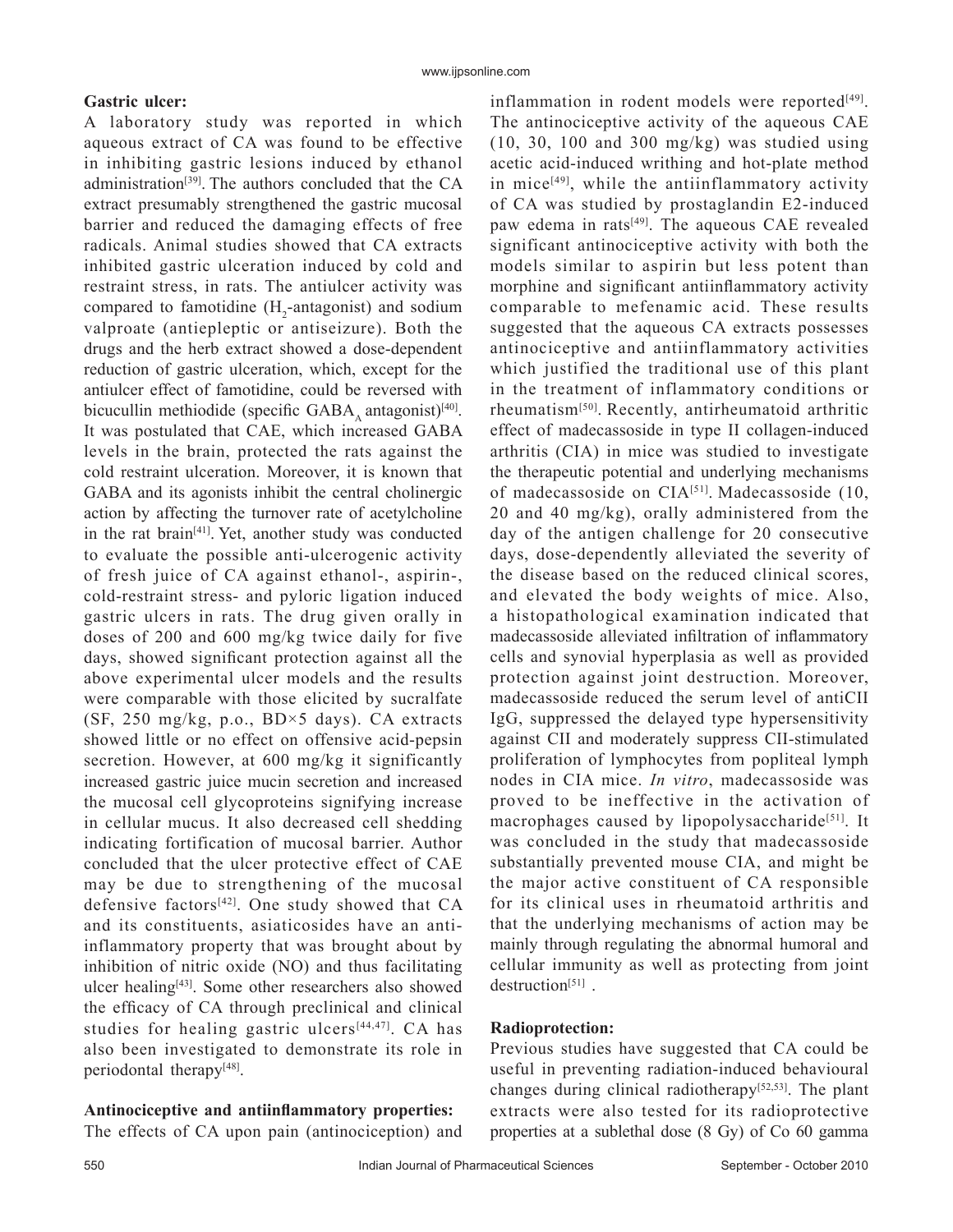radiation<sup>[52]</sup>. A 100 mg/kg dose increased the survival time of the mice significantly. Body weight loss of the animals in the drug treated group was significantly less in comparison with the animals that were given radiation only[53].

## **Miscellaneous uses:**

A study reported the intracellular activities of an aqueous CAE against herpes simplex viruses, *in vitro,* containing both anti HSV-1 and antiHSV-2 activities[54,55]. Both the crude extract and purified fractions showed cytotoxicity against Ehrlich ascites and Dalton›s lymphoma ascites tumour cells, used in the study in a concentrationdependent manner. However, no cytotoxic effects were detected against normal cell lines. The oral administration of the extracts (crude or purified) retarded the development of solid and ascites tumours in mice<sup>[56]</sup>. Antimycotic activity of CA was also reported<sup>[57]</sup>. The efficacy of CA in the treatment of depression, anxiety, and sleep disorders have been tested on small animals and are believed to be associated with its brahmoside and brahminoside constituents or saponin glycosides $[58]$ .

# **CLINICAL STUDIES**

Most of the clinical studies on Asian CA have been realized with alcoholic or aqueous extracts. The TECA extracts (titrated extracts of Asian CA and TTFCA (triterpenic total fraction of Asian CA) are combinations of asiatic acid (30%), madecasic acids (30%) and asiaticoside (40%). The TTF extract (triterpenic total fraction) consists of Asian CA and madecasic acids (60%) in a relation not clearly defined yet, in combination with asiatichoside  $(40\%)$ . Both *in vivo* clinical studies and human monolayer cell culture experiments have concluded that asiatic acid influences collagen synthesis. The selective action of the local application of triterpenoid fraction of CAE for wound healing and emphasized the role of asiaticoside in the increased levels of antioxidants (enzymatic and nonenzymatic), which were also implied for the accelerated wound healing<sup>[59-60]</sup>. It is now known that angiogenesis plays an important role in wound healing since the newly formed blood vessels help the hypoxic wounds to attain normoxic conditions. Asiaticoside prompted angiogenesis in both *in vivo* and *in vitro* models<sup>[61]</sup>. In cases of vascular injury, thrombosis, acute myocardial infarction, and other peripheral vascular diseases, a higher number of circulating endothelial cells was detected. For example, in one study, patients with post phlebetic syndrome (PPS) showed a greater number of circulating endothelial cells compared to the normal subjects<sup>[62]</sup>. During a three-week treatment with CA triterpenic fraction (CATF), PPS patients who received 90 mg CATF daily in three divided dosages showed a statistical significant decrease in circulating endothelial cells, thereby indicating the effectiveness of CA in protecting the integrity of vascular intima. The lower number of circulating endothelial cells was attributed to the protective effect of CATF on vascular intima integrity $[62]$ . The extract of CA was tested on 94 patients suffering from venous insufficiency of the lower limbs $[63]$ . The patients were divided into three groups, each treated with TECA (120 mg/day, 60 mg/day or placebo) for two months. A statistical significant difference in favour of TECA groups was observed in the parameters checked for lower limbs and edema; also the overall evaluation was shown positive for the TECA treated groups compared to the placebo<sup>[63]</sup>. CATF proved to be effective on microcirculation and capillary permeability. Fifty-two patients with venous hypertension (pressure greater than 42 mmHg) were divided into three groups, each treated with 60 mg/day, 30 mg/day, or placebo. The additional 10 control subjects were treated with 60 mg/day. After four weeks of treatment significant improvements were observed in a concentrationdependent manner in the parameters tested, such as filtration rate, ankle edema, and ankle circumference. No significant changes were observed in placebo and control subjects treated with CATF<sup>[64]</sup>. In another double-blind clinical trial involving 87 patients with chronic venous hypertensive microangiopathy, two dosage forms of CATF (30 mg/day and 60 mg/ day) were applied for 60 days and no unwanted effects were observed. The results also confirmed the efficacy of CATF in a dose-dependent manner $[65]$ . The effects of the CATF on enzymes involved in mucopolysaccharide metabolism supported the hypothesis that the extract acts on basic metabolism in the connective tissues of the vascular wall<sup>[66]</sup>. The levels of basal serum uronic acid and enzymes involved in mucopolysaccharide metabolism (betaglucuronidase, beta-N-acetylglucosaminidase, and arylsulfatase) were elevated in patients with varicose veins, indicating an increased mucopolysaccharide turnover. After treatment (60 mg/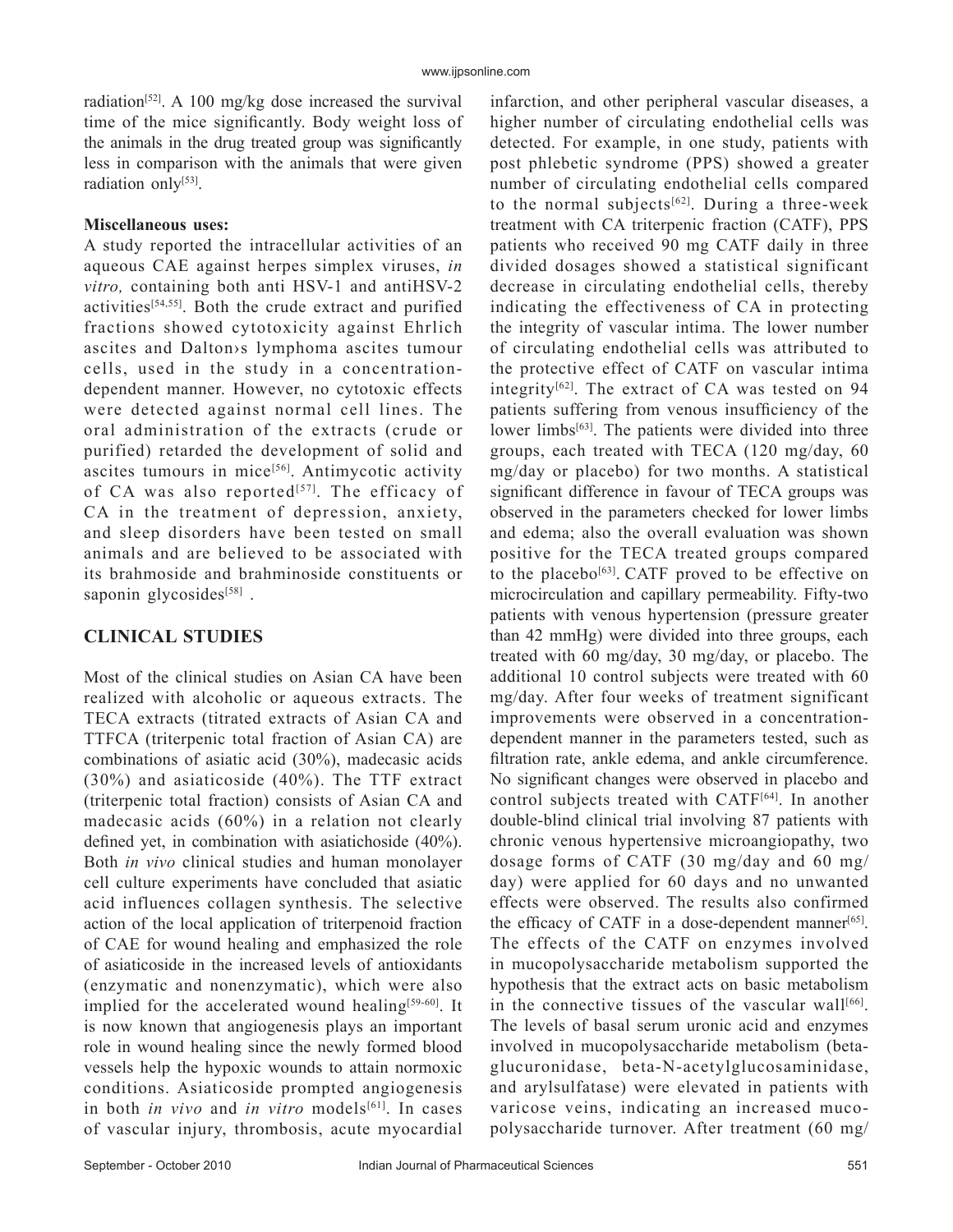day for three months) the above enzyme levels fell progressively<sup>[66]</sup>.

A double-blind, placebo-controlled study was conducted to check the effects of an oral standardized CA product in two doses (30 mg bid and 60 mg bid) in 87 patients with chronic venous hypertensive microangiopathy<sup>[67]</sup>. Microcirculatory parameters were shown to be improved as compared to placebo in dose dependent manner, with the higher dose improving symptoms more significantly. Another study reported the beneficial effects of an oral standardized CA product (60 mg three times a day over a 2 month period) in vascular permeability and microcirculation as assessed by laser Doppler flowmetry[68]. The results showed a combined improvement of the microcirculation and capillary permeability in all patients (10 normal subjects, 22 patients with moderate, superficial venous hypertension, and 12 patients with postphlebitic limbs and severe venous hypertension). Another study in patients with severe venous hypertension due to deep venous disease reported that a standardized CA extract was acutely effective in reducing capillary filtration and edema in individuals with venous hypertensive microangiopathy $[69]$ . CA preparations were found helpful in decreasing the stretch marks (striae gravidarum) that many women develop during pregnancy<sup>[70]</sup>. A placebocontrolled study of 100 pregnant women compared application of a cream containing a CAE, vitamin E (alpha tocopherol), and collagenelastin hydrolysates to placebo $[70]$ . Application of the compounded cream was associated with fewer women developing stretch marks than in placebo. Application of topical CA preparations were shown to be beneficial in decreasing the scarring seen during wound healing, appearing to be related to the stimulation of maturation of the scar by the production of type I collagen and the resulting decrease in the inflammatory reaction and myofibroblast production[71]. In a randomized, double-blind, vehicle-controlled, half-side comparison study, undertaken to determine if it could also improve mild-to-moderate atopic dermatitis in adults, eighty-eight participants were randomly applied the treatment ointment and the placebo control to either the left or right side of the body for 4 weeks (2 applications per day) after which erythema, edema, oozing, and excoriation were assessed $[72]$ . No significant improvements were detected in the

treatment group as compared to the control group; however, further analysis of patients living in colder climates showed a significant improvement in the treated areas. Because the ointment consisted of the combination of herbs, it was suggested that further studies using each individual herb and studies using a parallel group design were required to be performed.

In one recent randomized, placebo-controlled, double-blind study, 28 participants  $(> 61$  years of age) received either CA extracts (250, 500, or 750 mg daily) or placebo in order to determine the effect of CA on cognitive function and mood $[73]$ . In the study, after 2 months, cognitive function (as assessed by event-related potential and the computerized assessment battery test) and mood (using Bond-Lader visual analogue) was determined. The greatest improvements in mood and cognitive function were detected in those receiving the 750 mg dose of CA extract. A double-blind, placebo-controlled study investigated the anxiolytic activity of CA in human subjects $[74]$ . The authors concluded that the findings suggested CA's anxiolytic activity in humans. Very recently, a study was conducted in sixty elderly subjects in age group 65 and above, using diagnostic tools like Mini Mental State Examination scoring (MMSE scoring), wherein activities of daily living and Yesavage geriatric depression scale were evaluated<sup>[75]</sup>. The mean MMSE scoring showed significant improvement after administration of CA for 6 months in elderly with mild cognitive impairment (MCI) at dosage of 500 mg twice a day (1000 mg daily). A favourable improvement is observed in depression and other age related conditions like Hypertension, peripheral neuritis, insomnia, loss of appetite, constipation indicative of multiple useful clinical effects of CA especially in the age-related cognitive decline in elderly.

## **Precautions and safety:**

CA has no known toxicity in recommended doses. Side effects are rare but may include skin allergy and burning sensations (with external use), headache, stomach upset, nausea, dizziness, and extreme drowsiness which tend to occur with high doses of the herb. The fresh plant may have a low potential for skin irritation. A Contact dermatitis has been reported on a few occasions using topical preparations[76]. Subcutaneous injections can trigger allergic reactions, cause pain at the injection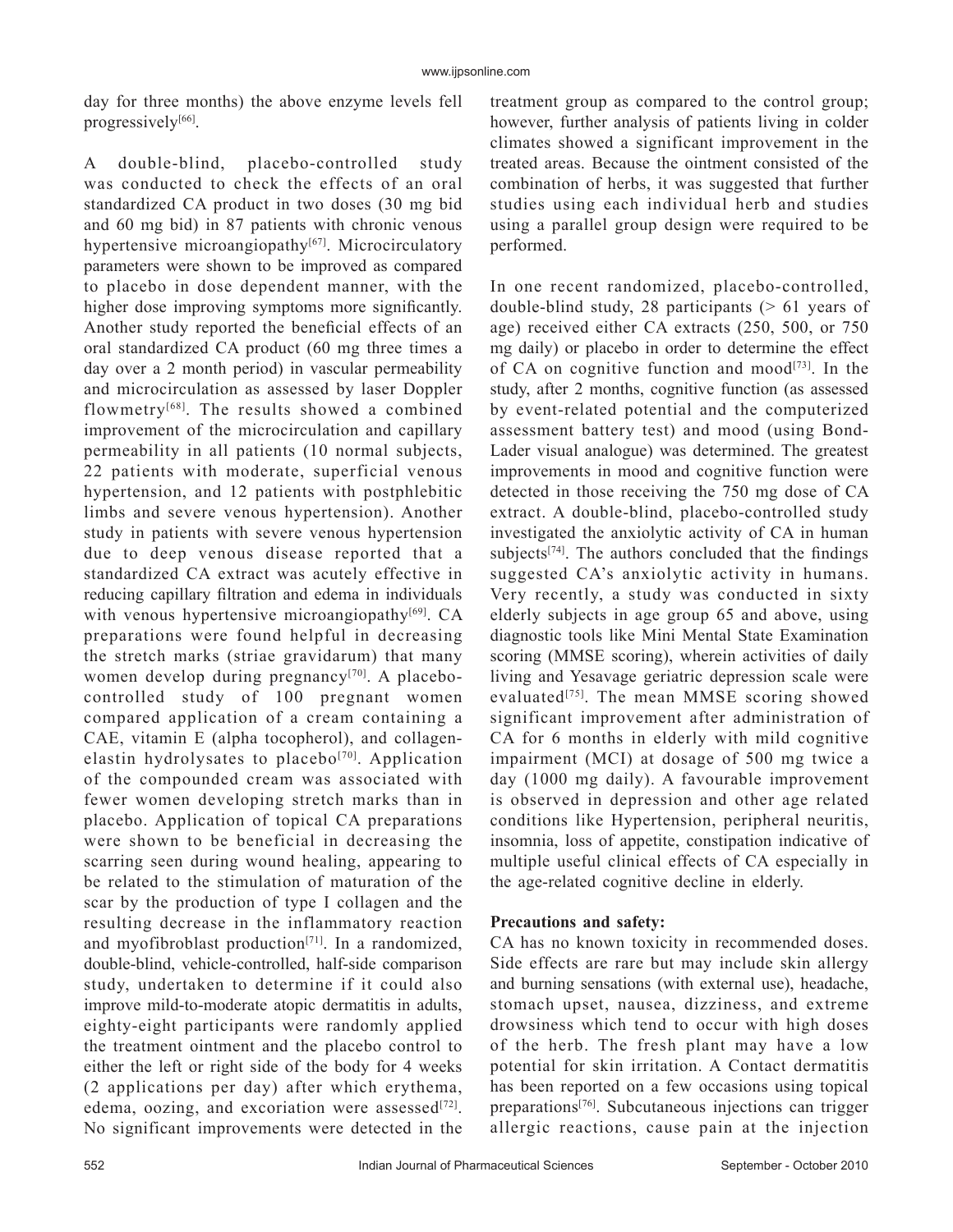site, or cause discoloration. Side effects occur less often when using intramuscular injections. Orally consuming an excessive amount of CA (i.e., overdose) can cause headaches and transient unconsciousness. Also, it is postulated that chronic treatment may prevent women from becoming pregnant by causing spontaneous abortion<sup>[77]</sup>. As there is little or no information regarding the safety of this herb during breast feeding, nursing mothers are advised to refrain from taking this herb. During prolonged treatment, especially with higher doses, the metabolism of active constituents slows down and can produce toxicity, so it was suggested that this pharmacokinetic phenomena should be considered during pharmacotherapy for effective and safe treatment<sup>[78]</sup>. The use of CA for more than  $6$ weeks is not recommended in the literature. People taking the herb for an extended period of time (up to 6 weeks) should take a 2-week break before taking the herb again. The standardized CA extracts and asiaticoside were well tolerated in experimental animals especially by oral route. Asiaticoside did not show any sign of toxicity up to the dose of 1 mg/ kg after oral administration, whereas the toxic dose by intramuscular application reported for mice and rabbits was  $40-50$  mg/kg<sup>[79]</sup>.

## **Herb-drug interactions:**

There have been no reports documenting negative interactions between CA and medications to date. Since high doses of CA can cause sedation, it was warned that individuals should refrain from taking this herb with medications that promote sleep or reduce anxiety[80]. Theoretically, CA was postulated to interfere with blood glucose levels and thus also possibly interfere with the existing hypoglycaemic therapy and cholesterol lowering agents $[81]$ .

## **Dosage:**

A typical daily dose of CA reported was approximately 600 mg of dried leaves or infusion, single-dose capsules (300 mg to 680 mg, thrice daily), a 10-mg concentrated extract, also available in capsules. Other preparations include Madecassol tablets 10 mg 3 times daily, tincture 1 ml, and Emdecassol ointment twice daily[10]. Dried *gotu*   $kola$  leaf as a tea, by adding  $1-2$  teaspoons  $(5-10)$ g) to about 2/3 cup (150 ml) of boiling water and allowing it to steep for 10 to 15 min and three cups (750 ml) were usually suggested per day and fluid extract (1/2–1 teaspoon equivalent to 3-5 ml/day or

a tincture (2-4 teaspoons equivalent to 10-20 ml per day) are sometimes recommended $[8]$ . The standardized CA extract containing up to 100% total saponins (triterpenoids), 60 mg once or twice per day, are frequently used in modern herbal medicine[8].

## **Current findings and future prospects:**

The present review is indicative of multiple useful clinical effects of *Centella asiatica* especially in the age-related cognitive decline. Further long-term studies will help determine the exact mechanism by which CA influences age-related changes in mood and cognitive function. Also the purported anxiolytic activity of CA is intriguing in view of the proposed involvement of cholecystokinin (CCK) in the pathophysiology of fear and anxiety. However, the mechanism of action and possible toxicity needs to be further investigated in a large sample which may bring to the light, the precise mechanisms for ameliorating many other CNS related conditions like depression and sleep disorders apart from anxiety. Moreover, more double blind randomized clinical trials are needed for investigating its sedative, analgesic, antidepressive, antiviral and immunomodulatory effects that have been demonstrated experimentally in animals.

Currently, a pilot study is going on by National Centre for Complementary and Alternative Medicine (NCCAM) in Oregon U.S.A, to investigate the safety, tolerability and effectiveness of *Centella asiatica* selected triterpenes (CAST)<sup>[82]</sup>. In this Phase II randomized, double blind study CA is being evaluated as a treatment for diabetic neuropathy using primary outcome measure as total neuropathic symptom score and secondary outcomes as neurological disability score, nerve conduction measurements and quantitative sensory testing. One recent study described protective effect of CA extracts against colchicine induced cognitive impairment and associated oxidative damage in rats[83]. In the study, chronic treatment with CA extracts (150 and 300 mg/kg, p.o.) for a period of 25 days, beginning 4 days prior to colchicine administration, significantly attenuated colchicineinduced memory impairment and oxidative damage, besides, significantly reversing the colchicines administered increase in acetylcholinesterase activity[83]. Another current study assessed the antioxidant property in elderly subjects and confirmed the beneficial effects of CAE (at doses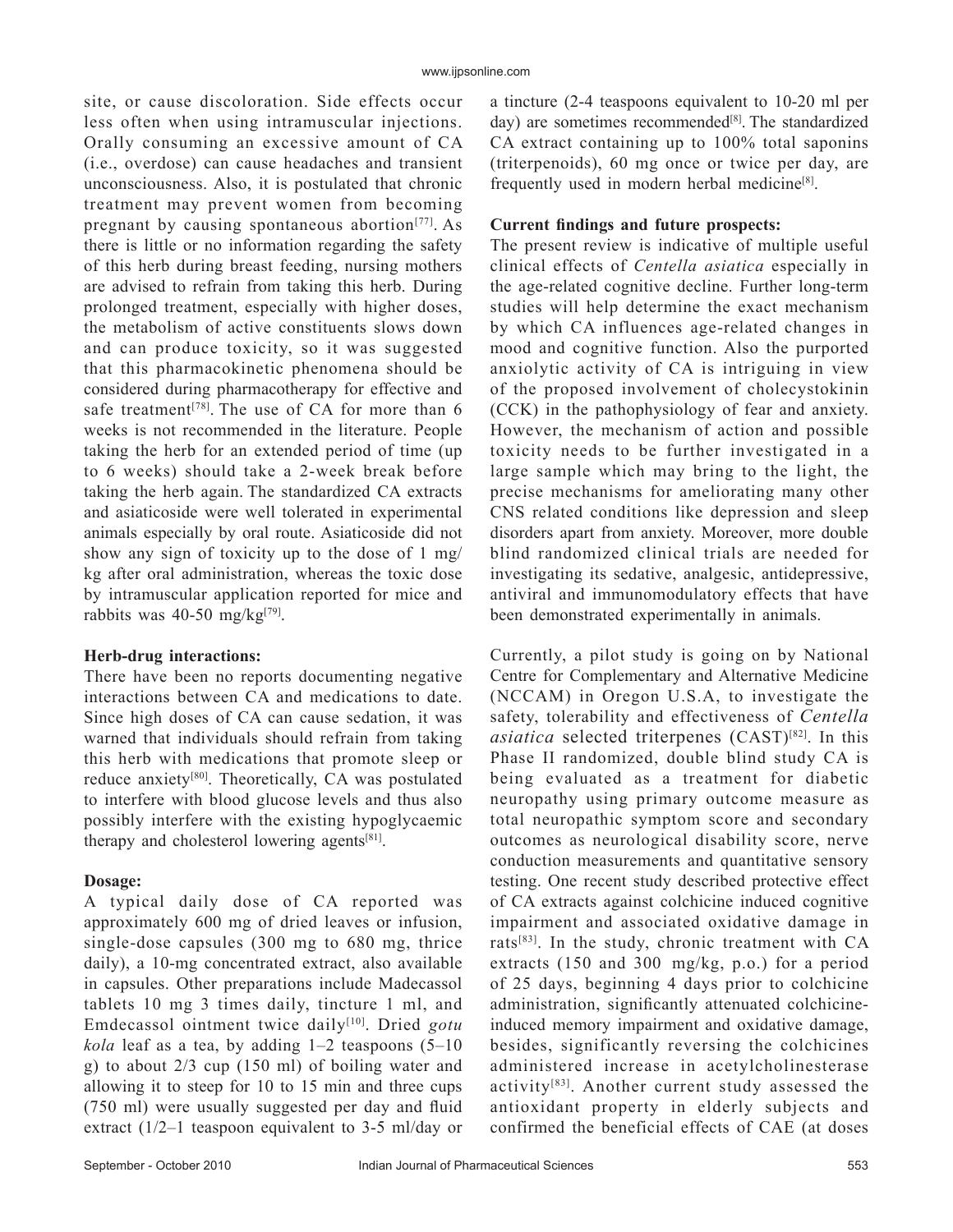of 500 and 750 mg per day) in elderly patients for 90 days, where, the CAE improved the strength especially in the lower extremities of the elderly<sup>[84]</sup>. The study also proved the role of CAE as a natural resource for vigor and strength increase, in healthy elderly persons.

## **CONCLUSIONS**

The therapeutic potential of this plant in terms of its efficacy and versatility is such that further detailed research appears crucial. The growing number of herbal preparations in the market, including CA, raised the possibility of complications related to improper use of these products, or the lack of medical supervision along with the likelihood of interactions with the drugs and herbs on simultaneous use. Several of the recent cases reported to the special Nutritionals adverse event monitoring System indicated the importance of providing patient counselling on the use of herbal preparations.

## **REFERENCES**

- 1. Vaidya AB. The status and scope of Indian medicinal plants acting on central nervous system. Indian J Pharmacol 1997;29:S340-3.
- 2. Dahanukar SA, Kulkarni RA. Pharmacology of medicinal plants and natural products. Indian J Pharmacol 2000;32:S81-S118.
- 3. Stafford GI, Pedersen ME, van Staden J, Jäger AK. Review on plants with CNS-effects used in traditional South African medicine against mental diseases. J Ethnopharmacol 2008;119:513-37.
- 4. Bown D. Encyclopaedia of Herbs and their Uses. London: Dorling Kindersley; 1995.p. 361-5.
- 5. Chevallier A. The Encyclopedia of Medicinal Plants. London: Dorling Kindersley; 1996.p. 257.
- 6. Chopra RN, Nayar SL, Chopra IC. Glossary of Indian Medicinal Plants (Including the Supplement). New Delhi: Council of Scientific and Industrial Research; 1986.p. 51-83.
- 7. Diwan PC, Karwande I, Singh AK. Anti-anxiety profile of mandukparni *Centella asiatica* Linn in animals. Fitoterapia 1991;62:255-7.
- 8. Brinkhaus B, Lindner M, Schuppan D, Hahn EG. Chemical, pharmacological and clinical profile of the East Asian medical plant *Centella asiatica*. Phytomedicine 2000;7:427-48.
- 9. Singh P, Singh JS. Recruitment and competitive interaction between ramets ans seedlings in a perennial medicinal herb, *Centella asiatica*. Basic Appl Ecol 2002;3:65-76.
- 10. PDR for herbal medicine. 1st ed. Montvale, NJ: Medical Economics Co; 1999. p.729.
- 11. Hagemann RC, Burnham TH, Granick B, Neubauer D. Gotu Kola, In, The Lawrence Review of Natural Products: facts and comparisons. St. Louis, MO, Facts and Comparisons Division, J. B. Lippincott Co., 1996. p. 41-2.
- 12. Baily E. Treatment of leprosy. Nature 1945;155:601.
- 13. Singh B, Rastogi RP. A reinvestigation of the triterpenes of *Centella asiatica*. Phytochem 1969;8:917-21.
- 14. Heidari M, Jamshedi AH, Akhondzadeh SH, Ghaffari NM, Sadeghi MR, Khansari GM, *et al*. Evaluating the effects of *Centella asiatica* on spermatogenesis in rats. Med J Reprod Infertility 2007;7:367-74.
- 15. Duke J. Handbook of Medicinal Herbs. Boca Raton, FL: CRC

Press; 1985. p. 101-1.

- 16. Srivastava R, Shukla YN, Kumar S. Chemistry and pharmacology of *Centella asiatica*: a review. J Med Arom Plant Sci 1997;19:1049-56.
- 17. Sun ilkumar, Parameshwaraiah S, Shivakumar HG. Evaluation of topical formulations of aqueous extract of *Centella asiatica* on open wounds in rats. Indian J Exp Biol 1998;36:569-72.
- 18. Poizot A, Dumez D. Modification of the kinetics of healing after iterative exeresis in the rat. Action of a triterpenoid and its derivatives on the duration of healing. C R Acad Sci Hebd Seances Acad Sci D 1978;286:789-92.
- 19. Rosen H, Blumenthal A, McCallum J. Effect of asiaticoside on wound healing in the rat. Proc Soc Exp Biol Med 1967;125:279-80.
- 20. Incandela L, Cesarone MR, Cacchio M, De Sanctis MT, Santavenere C, D'Auro MG, *et al*. Total triterpenic fraction of *Centella asiatica* in chronic venous insufficiency and in high-perfusion microangiopathy. Angiology 2001;52:S9-13.
- 21. Shukla A, Rasik AM, Dhawan BN. Asiaticoside-induced elevation of antioxidant levels in healing wounds. Phytother Res 1999;13:50-4.
- 22. Suguna L, Sivakumar P, Chandrakasan G. Effects of *Centella asiatica* extract on dermal wound healing in rats. Indian J Exp Biol 1996;34:1208-11.
- 23. Shukla A, Rasik AM, Jain GK, Shankar R, Kulshrestha DK, Dhawan BN. *In vitro* and *in vivo* wound healing activity of asiaticoside isolated from *Centella asiatica*. J Ethnopharmacol 1999;65:1-11.
- 24. Allegra C. Comparative Capillaroscopic study of certain bioflavonoids and total triterpenic fractions of *Centella asiatica* in venous insufficiency. Clin Ther 1981;99:507-13.
- 25. Darnis F, Orcel L, de Saint-Maur PP, Mamou P. Use of a titrated extract of *Centella asiatica* in chronic hepatic disorders. Sem Hop 1979;55:1749-50.
- 26. Cesarone MR, Laurora G, De Sanctis MT, Belcaro G. Activity of *Centella asiatica* in venous insufficiency. Minerva Cardioangiol 1992;40:137-43.
- 27. Veerendra Kumar MH, Gupta YK. Effect of different extracts of *Centella asiatica* on cognition and markers of oxidative stress in rats. J Ethnopharmacol 2002;79:253-60.
- 28. Ramaswamy AS, Pariyaswami SM, Basu N. Pharmacological Studies on *Centella asiatica*. Linn. Indian J Med Res 1970;4:160-4.
- 29. Chen Y, Han T, Qin L, Rui Y, Zheng H. Effect of total triterpenes from *Centella asiatica* on the depression behaviour and concentration of amino acid in forced swimming mice. Zhong Yao Cai 2003;26:870-3.
- 30. Chen Y, Han T, Rui Y, Yin M, Qin L, Zheng H. Effects of total triterpenes of *Centella asiatica* on the corticosterone levels in serum and contents of monoamine in depression rat brain. Zhong Yao Cai 2005;28:492-6.
- 31. Hausen BM. *Centella asiatica* (Indian pennywort), an effective therapeutic but a weak sensitizer. Contact Dermatitis 1993;29:175-9.
- 32. Gupta YK, Veerendra Kumar MH, Srivastava AK. Effect of *Centella asiatica* on pentylenetetrazole-induced kindling, cognition and oxidative stress in rats. Pharmacol Biochem Behav 2003;74:579-85.
- 33. Ganachari MS, Babu V, Katare S. Neuropharmacology of an extract derived from *Centella asiatica*. Pharm Biol 2004;42:246-52.
- 34. Veerendra Kumar MH, Gupta YK. Effect of *Centella asiatica* on cognition and oxidative stress in an intracerebroventricular streptozotocin model of Alzheimer's disease in rats. Clin Exp Pharmacol Physiol 2003;30:336-42.
- 35. Xu Y, Cao Z, Khan I, Luo Y. Gotu Kola (*Centella asiatica*) extract enhances phosphorylation of cyclic AMP response element binding protein in neuroblastoma cells expressing amyloid beta peptide. J Alzheimers Dis 2008;13:341-9.
- 36. Jayashree G, Kurup Muraleedhara G, Sudarslal S, Jacob VB. Antioxidant activity of *Centella asiatica* on lymphoma-bearing mice. Fitoterapia 2003;74:431-4.
- 37. Lee MK, Kim SR, Sung SH, Lim D, Kim H, Choi H, *et al*. Asiatic acid derivatives protect cultured cortical neurons from glutamate-induced excitotoxicity. Res Commun Mol Pathol Pharmacol 2000;108:75-86.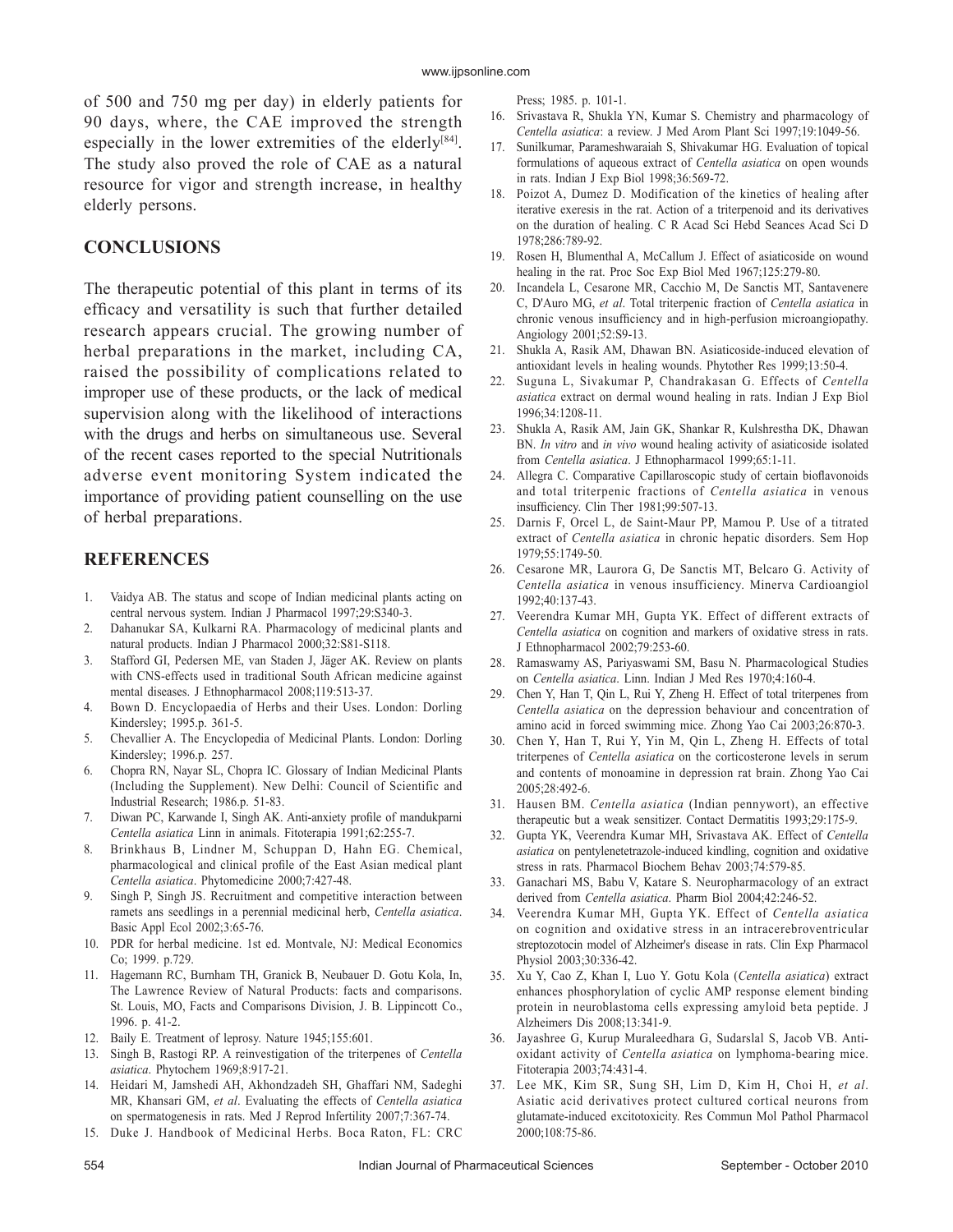- 38. Mook-Jung I, Shin JE, Yun SH, Huh K, Koh JY, Park HK, *et al*. Protective effects of asiaticoside derivatives against beta-amyloid neurotoxicity. J Neurosci Res 1999;58:417-25.
- 39. Cheng CL, Koo MW. Effects of *Centella asiatica* on ethanol induced gastric mucosal lesions in rats. Life Sci 2000;67:2647-53.
- 40. Chatterjee TK, Chakraborty A, Pathak M, Sengupta GC. Effects of plant extract *Centella asiatica* (Linn.) on cold restraint stress ulcer in rats. Indian J Exp Biol 1992;30:889-91.
- 41. Scatton B, Bartholini G. Gamma-aminobutyric acid (GABA) receptor stimulation. IV. Effect of progabide (SL 76002) and other GABAergic agents on acetylcholine turnover in rat brain areas. J Pharmacol Exp Ther 1982;220:689-95.
- 42. Sairam K, Rao CV, Goel RK. Effect of *Centella asiatica* Linn on physical and chemical factors induced gastric ulceration and secretion in rats. Indian J Exp Biol 2001;39:137-42.
- 43. Guo JS, Cheng CL, Koo MW. Inhibitory effects of *Centella asiatica* water extract and asiaticoside on inducible nitric oxide synthase during gastric ulcer healing in rats. Planta Med 2004;70:1150-4.
- 44. Cheng CL, Guo JS, Luk J, Koo MW. The healing effects of Centella extract and asiaticoside on acetic acid induced gastric ulcers in rats. Life Sci 2004;74:2237-49.
- 45. Shin HS. Clinical trials of madecassol (*Centella asiatica*) on gastrointestinal ulcer patients. Korean J Gastroenterol 1982;14:49-56.
- 46. Rhee JC, Choi KW. Clinical effect of the titrated extract of *Centella asiatica* (madecassol) on peptic ulcer. Korean J Gastroenterol 1981;13:35-40.
- 47. Cho KH. Clinical experiences of madecassol (*Centella asiatica*) in the treatment of peptic ulcer. Korean J Gastroenterol 1981;13:49-56.
- 48. Sastravaha G, Gassmann G, Sangtherapitikul P, Grimm WD. Adjunctive periodontal treatment with *Centella asiatica* and *Punica granatum* extracts in supportive periodontal therapy. J Int Acad Periodontol 2005;7:70-9.
- 49. Somchit MN, Sulaiman MR, Zuraini A, Samsuddin LN, Somchit N, Israf DA, *et al*. Antinociceptive and antiinflammatory effects of *Centella asiatica*. Indian J Pharmacol 2004;36:377-80.
- 50. Newall CA, Anderson LA, Phillipson JD. Hydrocotyle. Herbal Medicines. A Guide for Health Care Professionals. London: The Pharmaceutical Press; 1996. p. 170-72.
- 51. Liu M, Dai Y, Yao X, Li Y, Luo Y, Xia Y, *et al*. Anti-rheumatoid arthritic effect of madecassoside on type II collagen-induced arthritis in mice. Int Immunopharmacol 2008;8:1561-6.
- 52. Sharma J, Sharma R. Radioprotection of Swiss albino mouse by *Centella asiatica* extract. Phytother Res 2002;16:785-6.
- 53. Shobi V, Goel HC. Protection against radiation-induced conditioned taste aversion by *Centella asiatica*. Physiol Behav 2001;73:19-23.
- 54. Yoosook C, Bunyapraphatsara N, Boonyakiat Y, Kantasuk C. Antiherpes Simplex Virus activities of crude water extracts of Thai medicinal plants. Phytomedicine 2000;6:411-9.
- 55. Zheng MS. An experimental study of the anti-HSV-II action of 500 herbal drugs. J Tradit Chin Med 1989;9:113-6.
- 56. Babu TD, Kuttan G, Padikkala J. Cytotoxic and anti-tumor properties of certain taxa of Umbelliferae with special reference to *Centella asiatica* (L.) Urban. J Ethnopharmacol 1995;48:50-7.
- 57. Qureshi S, Rai MK, Agrawal SC. *In vitro* evaluation of inhibitory nature of extracts of 18-plant species of Chhindwara against 3-keratinophilic fungi. Hindustan Antibiot Bull 1997;39:56-60.
- 58. Cauffield JS, Forbes HJ. Dietary supplements used in the treatment of depression, anxiety, and sleep disorders. Lippincotts Prim Care Pract 1999;3:290-304.
- 59. Tenni R, Zanaboni G, De Agostini MP, Rossi A, Bendotti C, Cetta G. Effect of the triterpenoid fraction of *Centella asiatica* on macromolecules of the connective matrix in human skin fibroblast cultures. Ital J Biochem 1988;37:69-77.
- 60. Maquart FX, Bellon G, Gillery P, Wegrowski Y, Borel JP. Stimulation of collagen synthesis in fibroblast cultures by a triterpene extracted from *Centella asiatica*. Connect Tissue Res 1990;24:107-20.
- 61. Shukla A, Rasik AM, Dhawan BN. Asiaticoside-induced elevation of

antioxidant levels in healing wounds. Phytother Res 1999;13:50-4.

- 62. Shukla A, Rasik AM, Jain GK, Shankar R, Kulshrestha DK, Dhawan BN. *In vitro* and *in vivo* wound healing activity of asiaticoside isolated from *Centella asiatica*. J Ethnopharmacol 1999;65:1-11.
- 63. Montecchio GP, Samaden A, Carbone S, Vigotti M, Siragusa S, Piovella F. *Centella asiatica* triterpenic fraction (CATTF) reduces the number of circulating endothelial cells in subjects with post phlebetic syndrome. Haematologica 1991;76:256-9.
- 64. Pointel JP, Boccalon H, Cloarec M. Ledevehat C, Joubert M. Titrated extract of *Centella asiatica* (TECA) in the treatment of venous insufficiency of the lower limbs. Angiology 1987;38:46-50.
- Belcaro GV, Rulo A, Grimaldi R. Capillary filtration and ankle edema in patients with venous hypertension treated with TTFCA. Angiology 1990;41:12-8.
- 66. Arpaia MR, Ferrone R, Amitrano M, Nappo C, Leonardo G, del Guercio R. Effects of *Centella asiatica* extract on mucopolysaccharide metabolism in subjects with varicose veins. Int J Clin Pharmacol Res 1990;10:229-33.
- 67. Cesarone MR, Laurora G, De Sanctis MT, Incandela L, Grimaldi R, Marelli C, *et al*. The microcirculatory activity of *Centella asiatica* in venous insufficiency. A double-blind study. Minerva Cardioangiol 1994;42:299-304.
- 68. Belcaro GV, Grimaldi R, Guidi G. Improvement of capillary permeability in patients with venous hypertension after treatment with TTFCA. Angiology 1990;41:533-40.
- 69. De Sanctis MT, Incandela L, Cesarone MR, Grimaldi R, Belcaro G Marelli C. Acute Effects of TTFCA on capillary filtration in severe venous Hypertension. Panminerva Med 1994;36:87-90.
- 70. Young GL, Jewell D. Creams for preventing stretch marks in pregnancy. (Review). The Cochrane Collaboration. New York. John Wiley and Sons Ltd; 2005. p. 1-7.
- 71. Widgerow AD, Chait LA, Stals R, Stals PJ. New innovations in scar management. Aesthetic Plast Surg 2000;24:227-34.
- 72. Klovekorn W, Tepe A, Danesch UA. A randomized, double-blind, vehicle-controlled, half-side comparison with a herbal ointment containing *Mahonia aquifolium, Viola tricolor* and *Centella asiatica* for the treatment of mild-to-moderate atopic dermatitis. Int J Clin Pharmacol Ther 2007;45:583-91.
- 73. Wattanathorn J, Mator L, Muchimapura S, Tongun T, Pasuriwong O, Piyawatkul N, *et al*. Positive modulation of cognition and mood in the healthy elderly volunteer following the administration of *Centella asiatica*. J Ethnopharmacol 2008;116:325-32.
- 74. Bradw ejn J, Zhou Y, Koszycki D, Shlik JA. A Double-blind, Placebocontrolled Study on the Effects of Gotu Kola (*Centella asiatica*) on acoustic startle response in healthy subjects. J Clin Psychopharmacol 2000;20:680-4.
- 75. Tiwari S, Singh S, Patwardhan K, Gehlot S, Gambhir IS. Effect of *Centella asiatica* on mild cognitive impairment (MCI) and other common age-related clinical problems. Digest J Nanomat Biostruct 2008;3:215-20.
- 76. Eun HC, Lee AY. Contact dermatitis due to madecassol. Contact Dermatitis 1985;13:310-3.
- 77. Dutta T, Basu UP. Crude extract of *Centella asiatica* and products derived from its glycosides as oral antiferility agents. Indian J Exp Biol 1968;6:181.
- 78. Grimaldi R, De Ponti F, D'Ángelo L, Caravaggi M, Guidi G, Lecchini S, *et al*. Pharmacokinetics of the total triterpenic fraction of *Centella asiatica* after single and multiple administrations to healthy volunteers. A new assay for asiatic acid. J Ethnopharmacol 1990;28:235-41.
- 79. Kartnig T. Clinical applications of *Centella asiatica* (L.) Urb. herbs spices and medicinal plants, 2nd ed. Rocklin, CA: Prima Publishing; 1988. p. 146-73.
- 80. No author listed. Centella: Monographs for herbal medicinal products. 2007. available from:http://www.mohp.gov.eg/Sec/Statistics/hplants.pdf. [consulted on 2008 May 12].
- 81. Kartnig T. Clinical applications of *Centella asiatica* (L) urb. In: Craker LE, Simon JE, editors. Herbs, spices, and medicinal plants: Recent